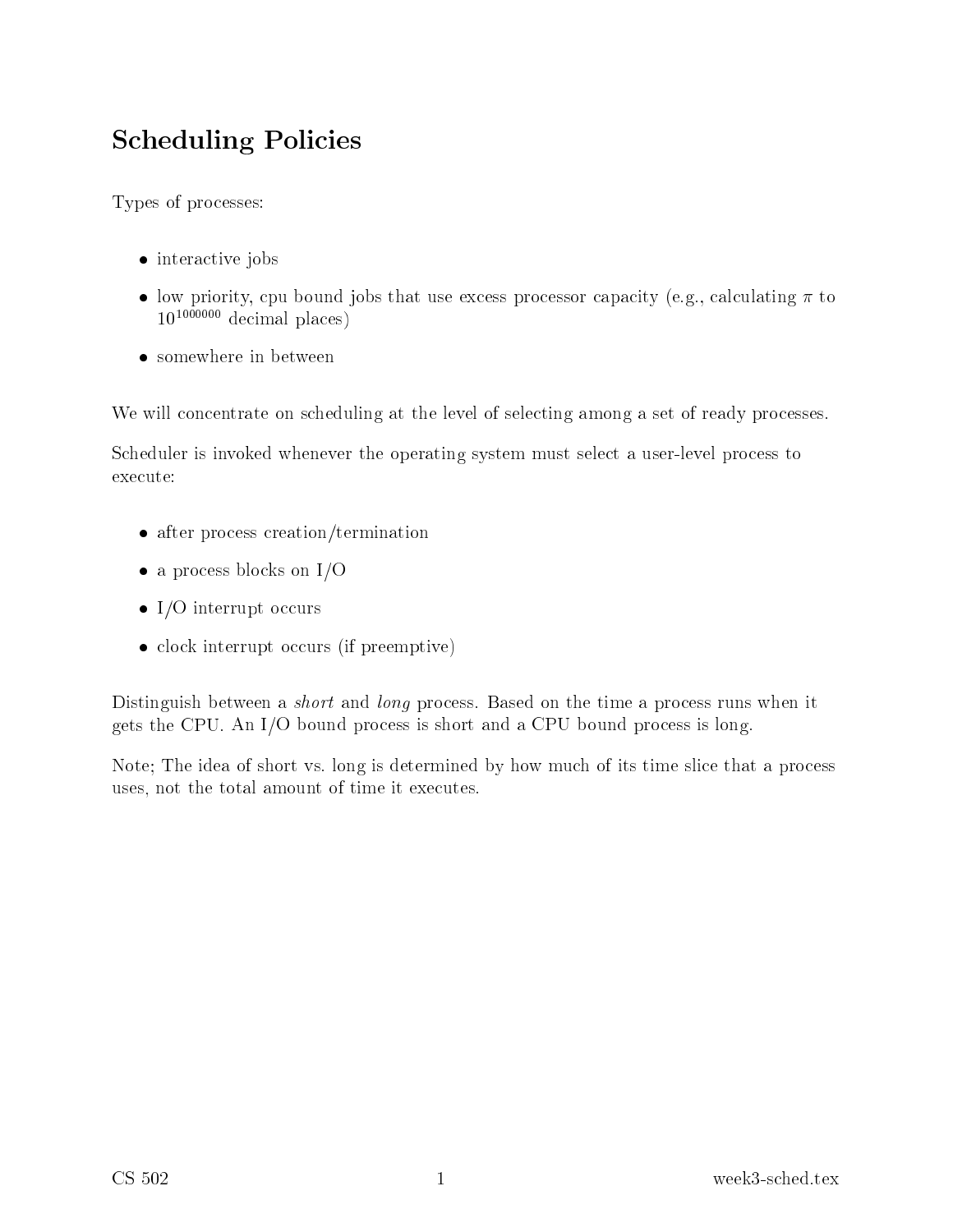Criteria for a good s
heduling algorithm:

- fairness: all pro
esses get fair share of the CPU
- efficiency: keep CPU busy  $100\%$  of time
- response time: minimize response time
- turnaround: minimize the time bat
h users must wait for output
- throughput: maximize number of jobs per hour

They are competing. Fairness/efficiency, interactive/batch

Look at Figure 2-38 for goals/criteria under different situations.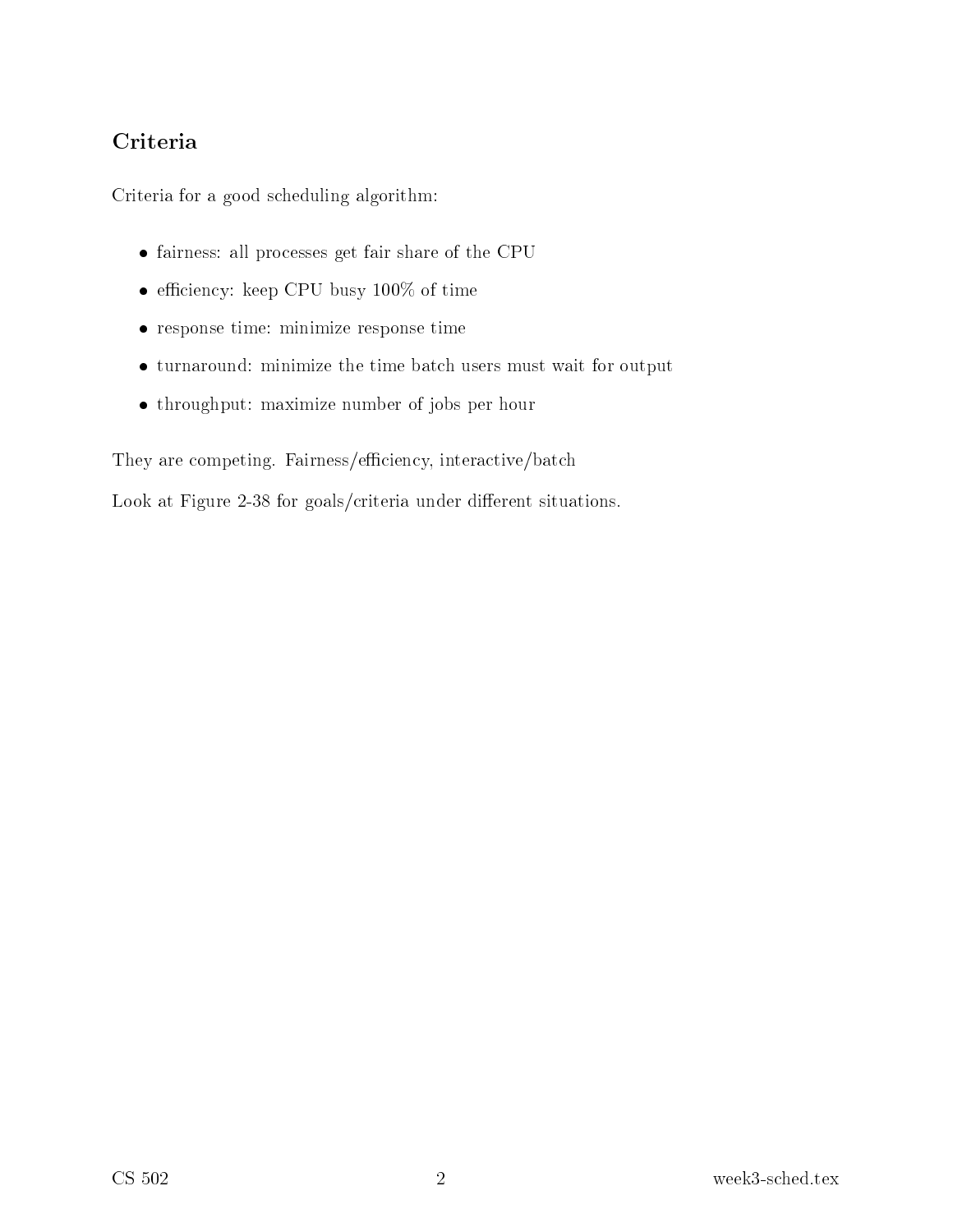In order to compare different short-term policies, we need a measure of performance. Assume that a process needs t time in execution before it leaves the ready list:

execution time  $(t)$  — execution time **response time**  $(T)$  — finish time - arrival time. (wall clock time) missed time  $(M) - T$  - t; time spend on the ready list or in blocked state. **penalty ratio**  $(P) - T/t$ ; penalty of 1 ideal (lower penalty is good) **response ratio**  $(R) - t/T$ ; response of 1 ideal (higher response is good)

Other useful measures:

- kernel time  $\equiv$  amount of time the spent by the kernel in making policy decisions and arrying them out. Context swit
hing. A well tuned O.S. uses between 10-30%.
- system  $time$  kernel time devoted to a process.
- $\bullet$  *Idle time* amount of time spend when the ready list is empty. Thus running a NULL pro
ess or running NULL routine ode.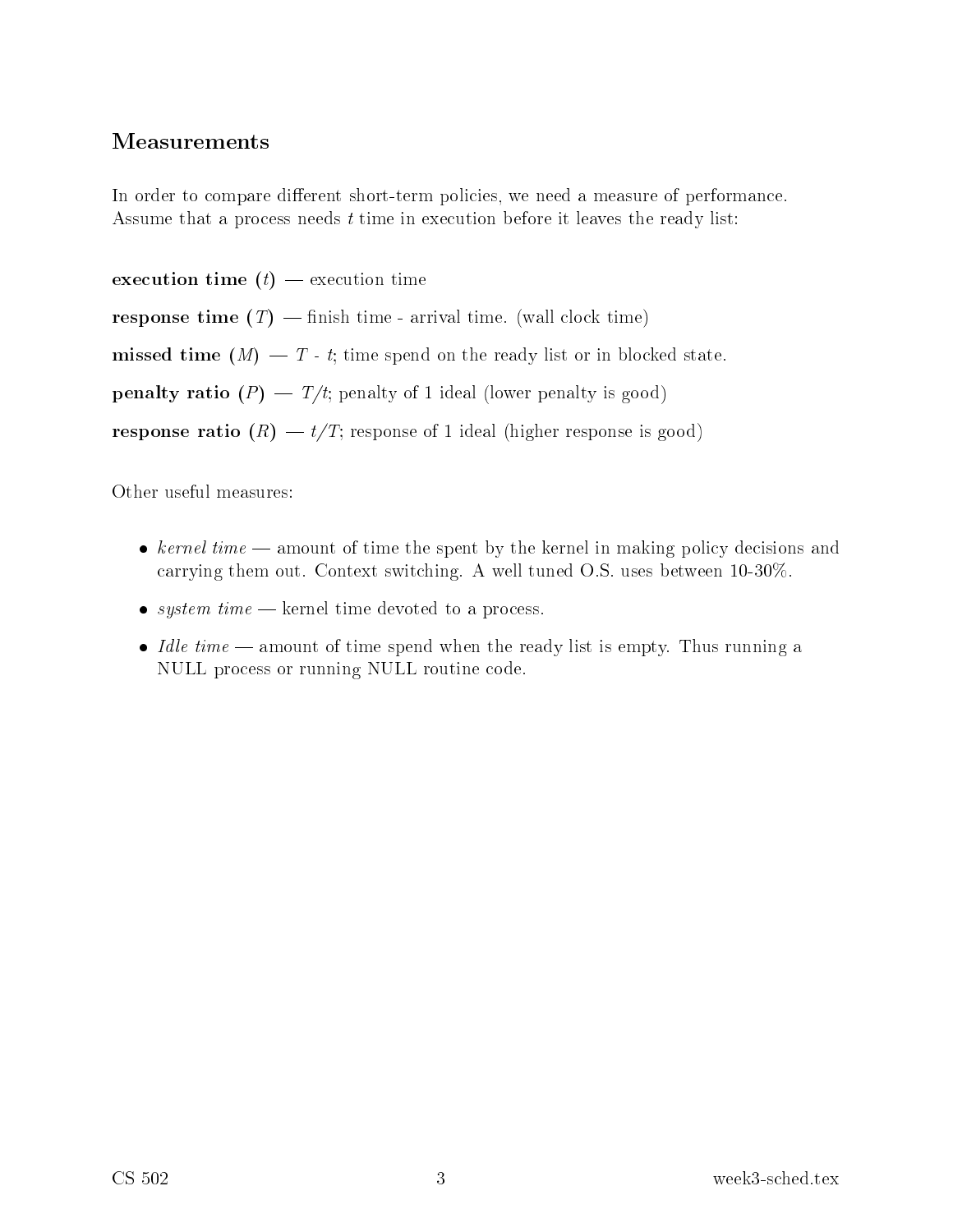#### First Come, First served (FCFS)

Also called FIFO. CPU services processes in the order they arrive. Processes run until they give up the CPU. If the policy is *non-preemptive*, a process is never blocked until it *voluntarily* gives up the CPU.

Non-preemptive policies resist change.

Advantages:

- $\bullet$  easy to implement
- efficient—minimize context switching

#### Disadvantages:

- Penalty ratio for short jobs much greater than for long jobs
- favors computation intensive tasks over interactive tasks
- no way to break out of an infinite loop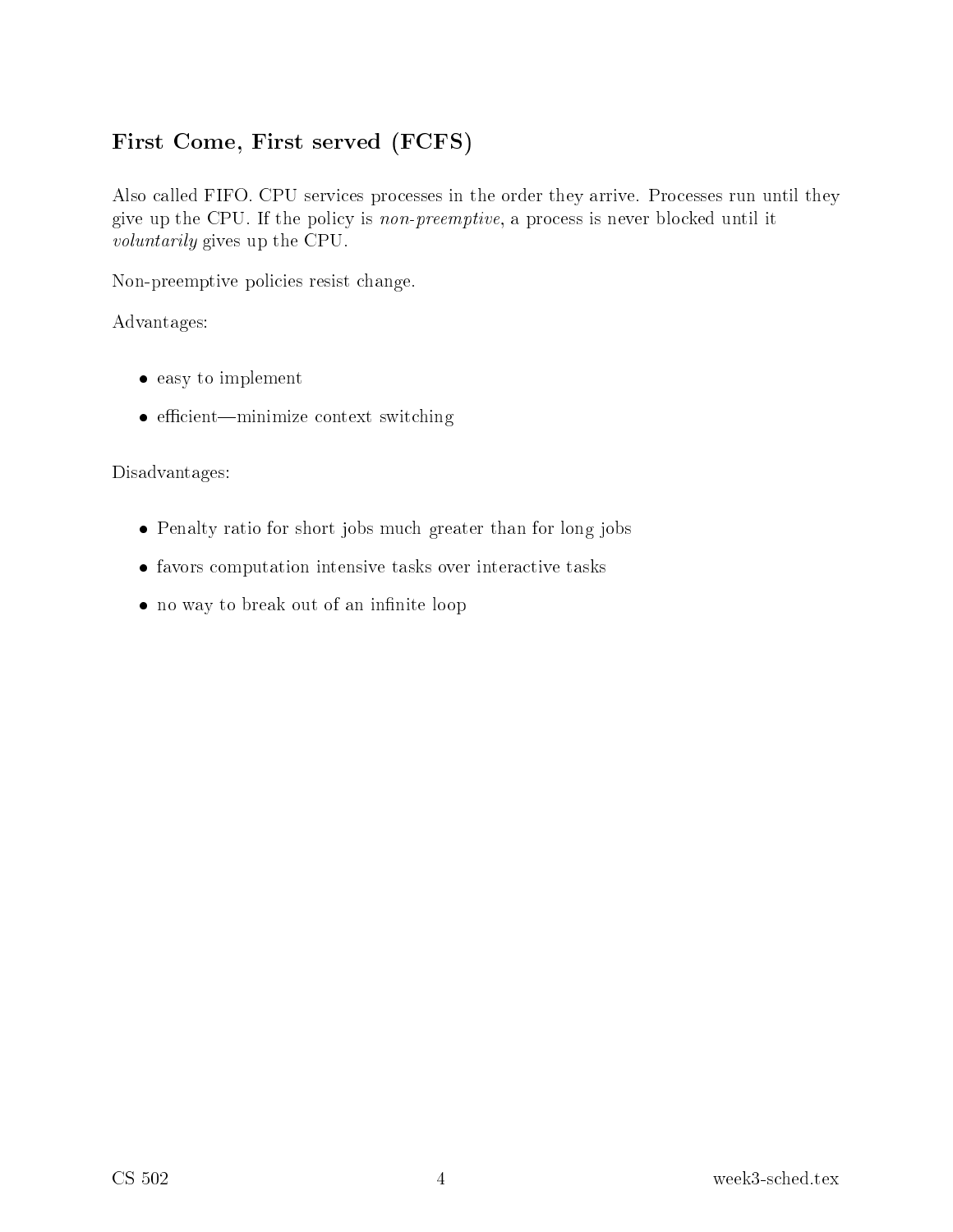### Robin (Reduction (Reduction)

CPU services a process for only a single *quantum* of time,  $q$ , before moving on to the next process. A quantum is usually  $1/60$  to 1 second.

The quantum  $q$  acts as a parameter that can be tuned. Long quantums result in FCFS. Short quantums result in an approximation of *processor sharing*, in which every process thinks it is getting onstant servi
e from a pro
essor that is slower proportionally to the number of pro
esses.

RR achieves a good penalty ratio by preempting processes that are monopolizing the CPU.

Is there a limit as to how small an we make the quantum value?

Note: we always start the job with a full time quantum, regardless of how long it took of the last quantum.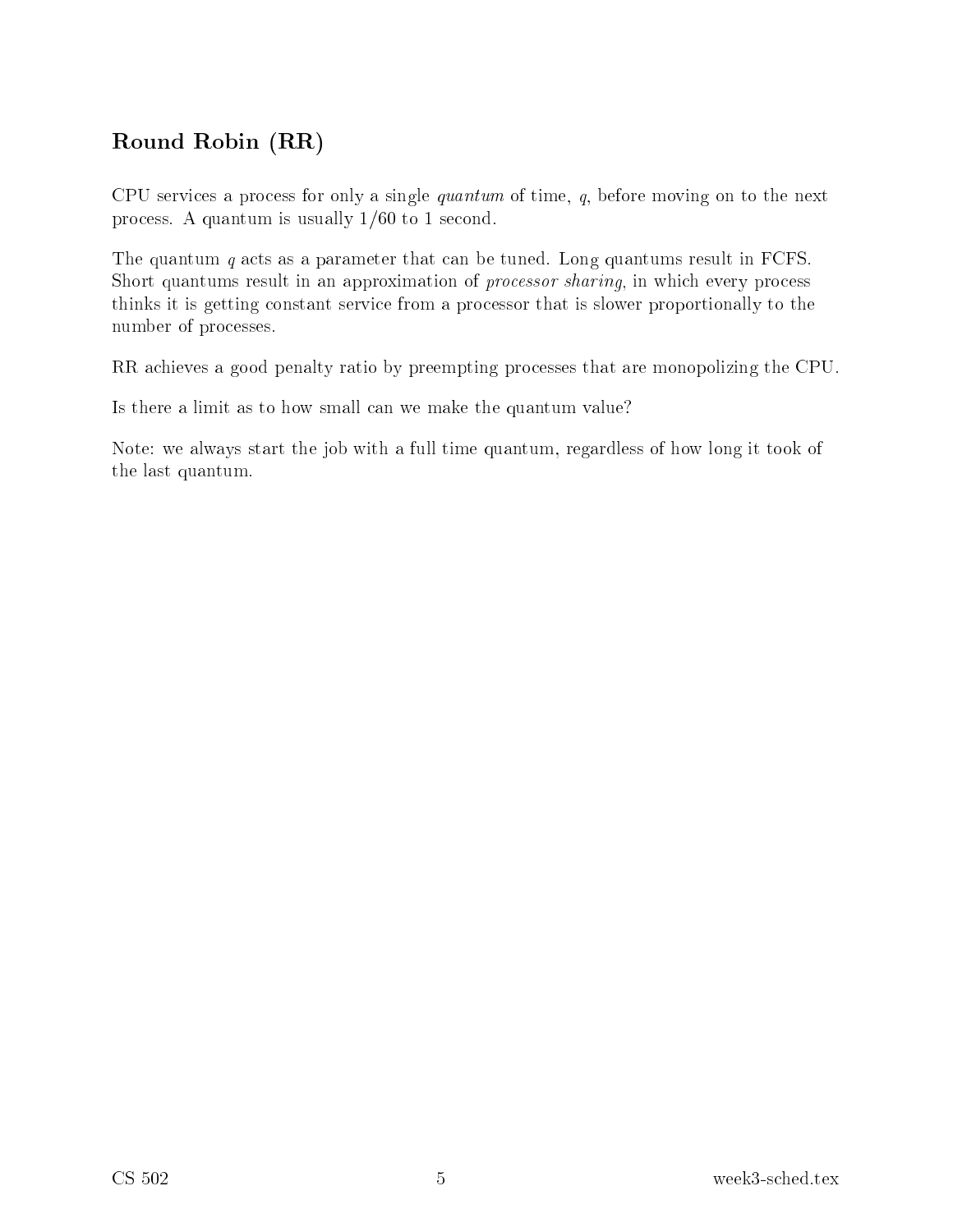#### Shortest Pro
ess Next (SPN)

Also alled Shortest Job First (SPF).

Preemption is *relatively* expensive. SPN attempts to avoid that cost.

The SPN policy always tries to select the shortest job for servicing.

Of ourse, we an't know absolutely how long a job will take! However, its re
ent behavior is likely to be a good approximation. For instance, one might compute an *exponential* average:

 $E_{smooth} = \alpha E_{smooth} + (1 - \alpha)E_{measured}$ 

 $E_{measured}$  is how long a process runs when it gets a chance.

 $\alpha$  is called the smoothing (aging) factor and may be set higher or lower to make the estimate less or more responsive to hange.

- when  $\alpha$  is 0, we use only the recent value
- when  $\alpha$  is .8, we treat the new value suspiciously it may be only a temporary fluctuation.

Unfortunately, SPN may lead to *starvation*, a condition where some processes are never

In Unix, the command *uptime* uses an exponential decay to compute the average number of jobs in the run queue over the last 1, 5, and 15 minutes. For example:

```
\sim up to \sim \sim1:02pm up 18 days, 2:02, 4 users,
       load average: 0.48, 0.26, 0.03
\cdots
```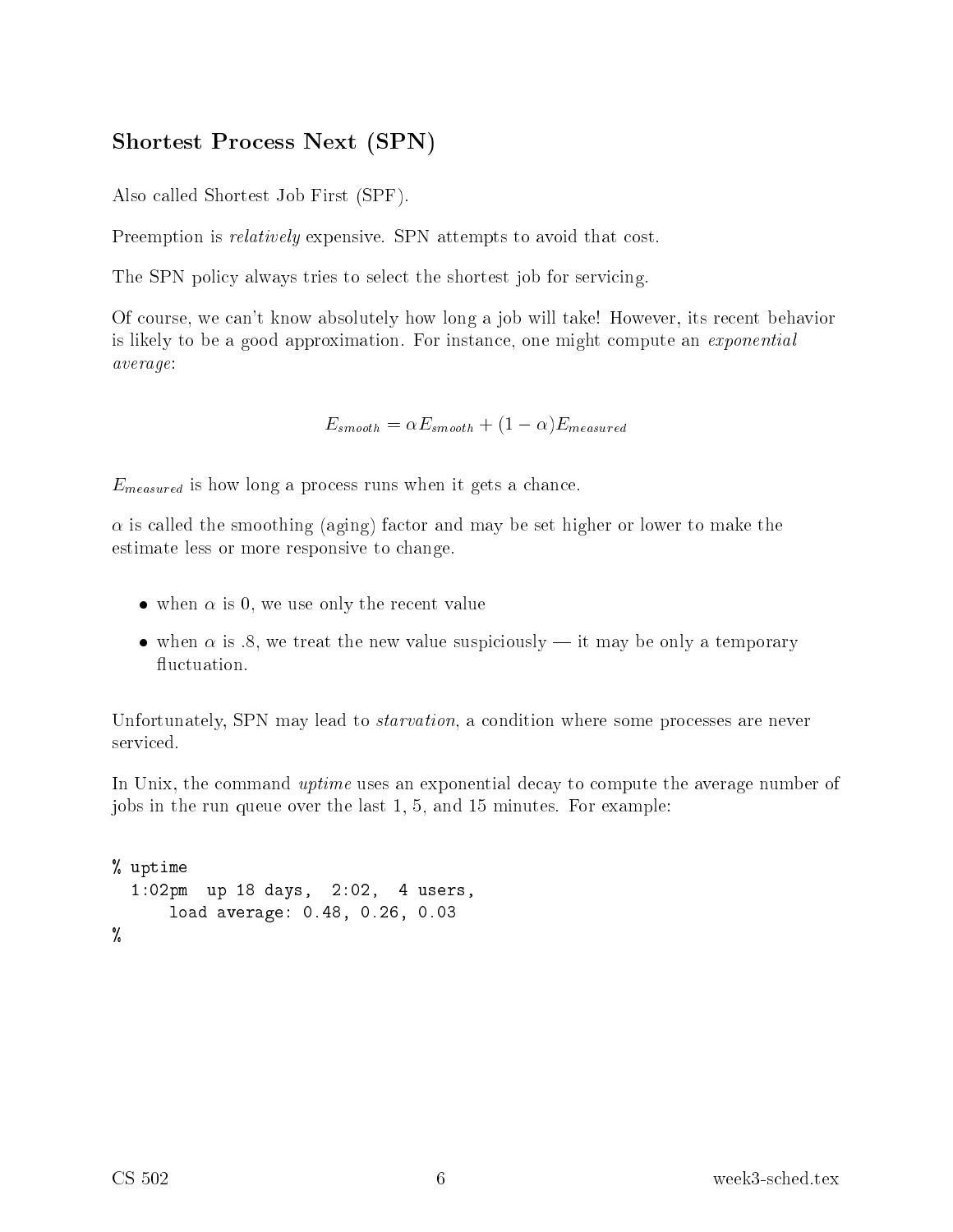### Preemptive Shortest Pro
ess Next (PSPN)

Combine preemption of round robin (RR) with shortest process next (SPN).

PSPN preempts the current process when another process is available with a total service requirement less than the remaining service time required by the current process.

### multiple-level Feedback (FB)

Maintain multiple queues, with lower numbered queues having highest priority. When a pro
ess has used a ertain quanta in its queue, the s
heduler moves it to another queue.

Use Round Robin policy within each queue to select a process of the highest priority.

Look at Fig. 2-42.

Interactive processes have priority over longer ones, because long process migrate to lower priority queues. Give larger quanta to lower-priority.

Side note: CTSS system 1962, Policy that switched from CPU to interactive bound. Users found that it helped priority for long jobs to give keystrokes! Primitive way to dete
t I/O bound jobs.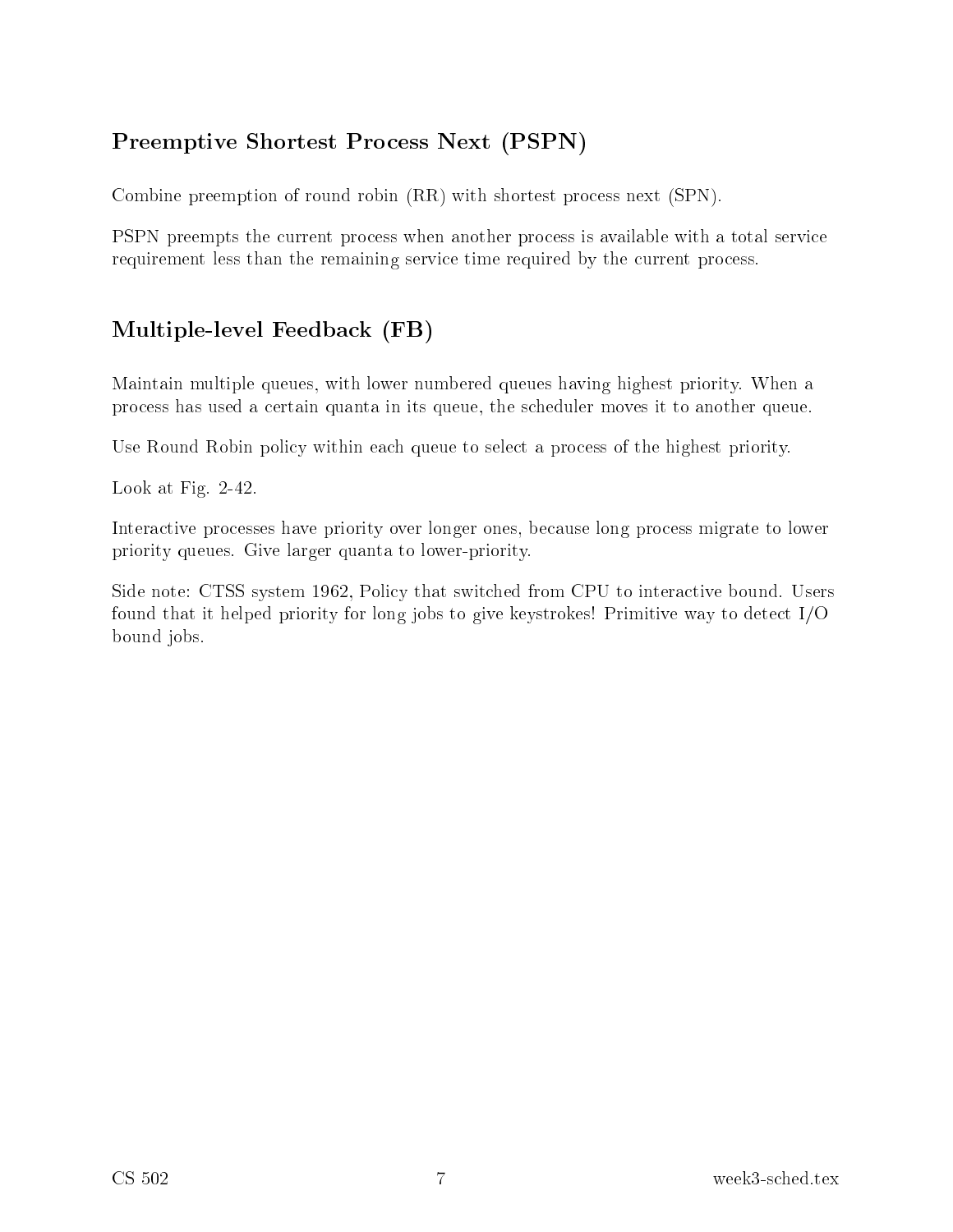- Lottery Scheduling—chance of a ready process being scheduled is in proportion to the number of lottery tickets held. Can allocate resources more accurately. Cooperating pro
esses an pool ti
kets.
- Fair-Share S
heduling amongst users rather than pro
esses. Similar issue for all threads of a pro
ess.
- Real-Time Scheduling—deadlines hard and soft.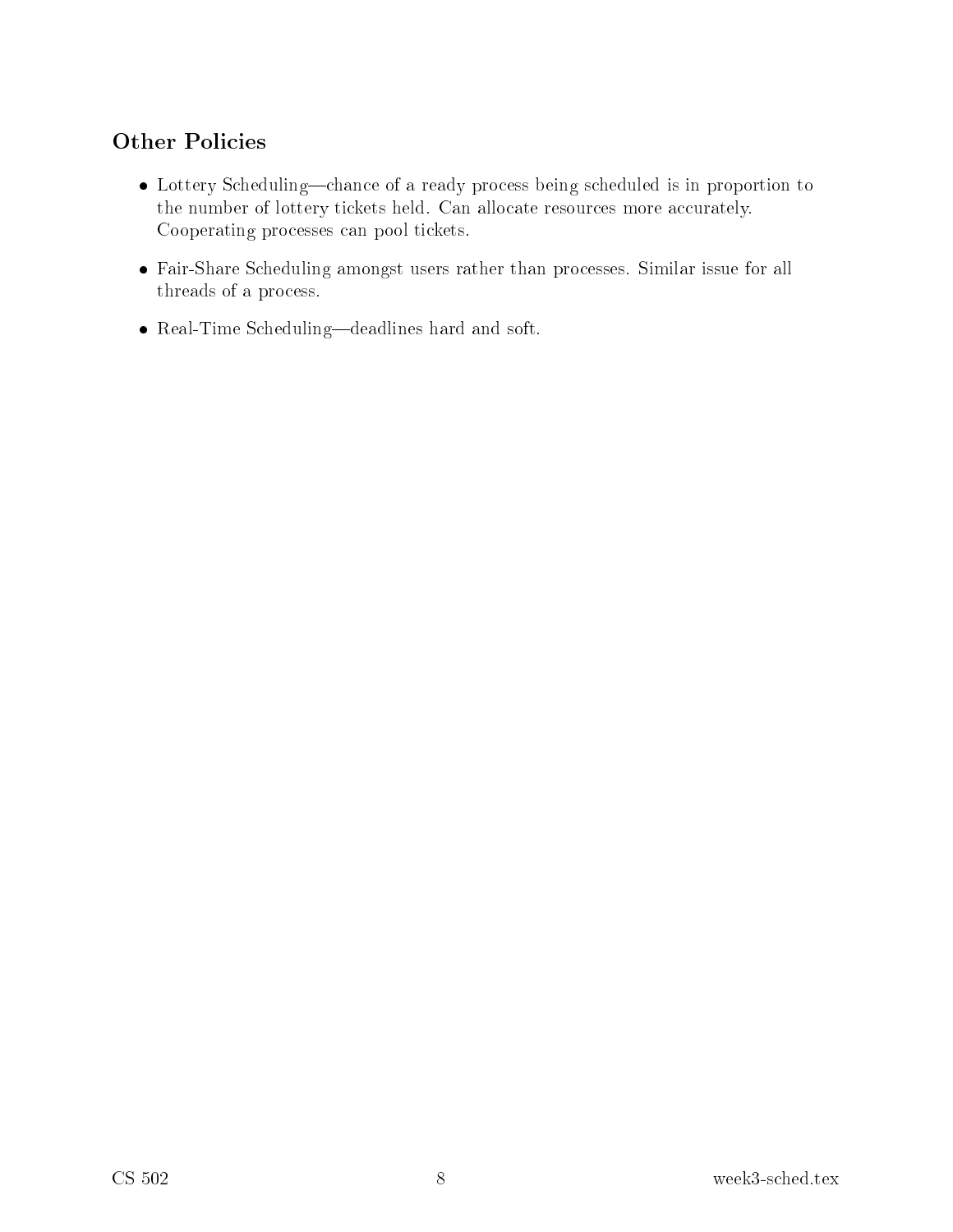### Linux Pro
ess S
heduling

Two lasses of pro
esses:

- real-time (soft deadlines)
- normal

Always run real-time pro
esses above normal. It uses priorities with either a FIFO or round-robin poli
y.

Normal process scheduling uses a prioritized, preemptive, credit-based policy:

- Scheduler always chooses process with the most credits to run.
- On each timer interrupt one credit is deducted until zero is reached at which time the pro
ess is preempted.
- If no runnable processes have any credits then for *every* process recredit as redits = redits = redits = redits = redits = redits = redits = reduction = reduction = reduction = reduction =
- This approach favors I/O bound processes which do not use up their credits when they run.

## windows  $\frac{1}{2}$  .  $\frac{1}{2}$  ,  $\frac{1}{2}$  s  $\frac{1}{2}$  ,  $\frac{1}{2}$  s  $\frac{1}{2}$  . The set of the set of  $\frac{1}{2}$

Windows  $NT/2000/XP$  uses *threads* as the basic scheduling unit. Threads have priorities and can be preempted (not always true for threads).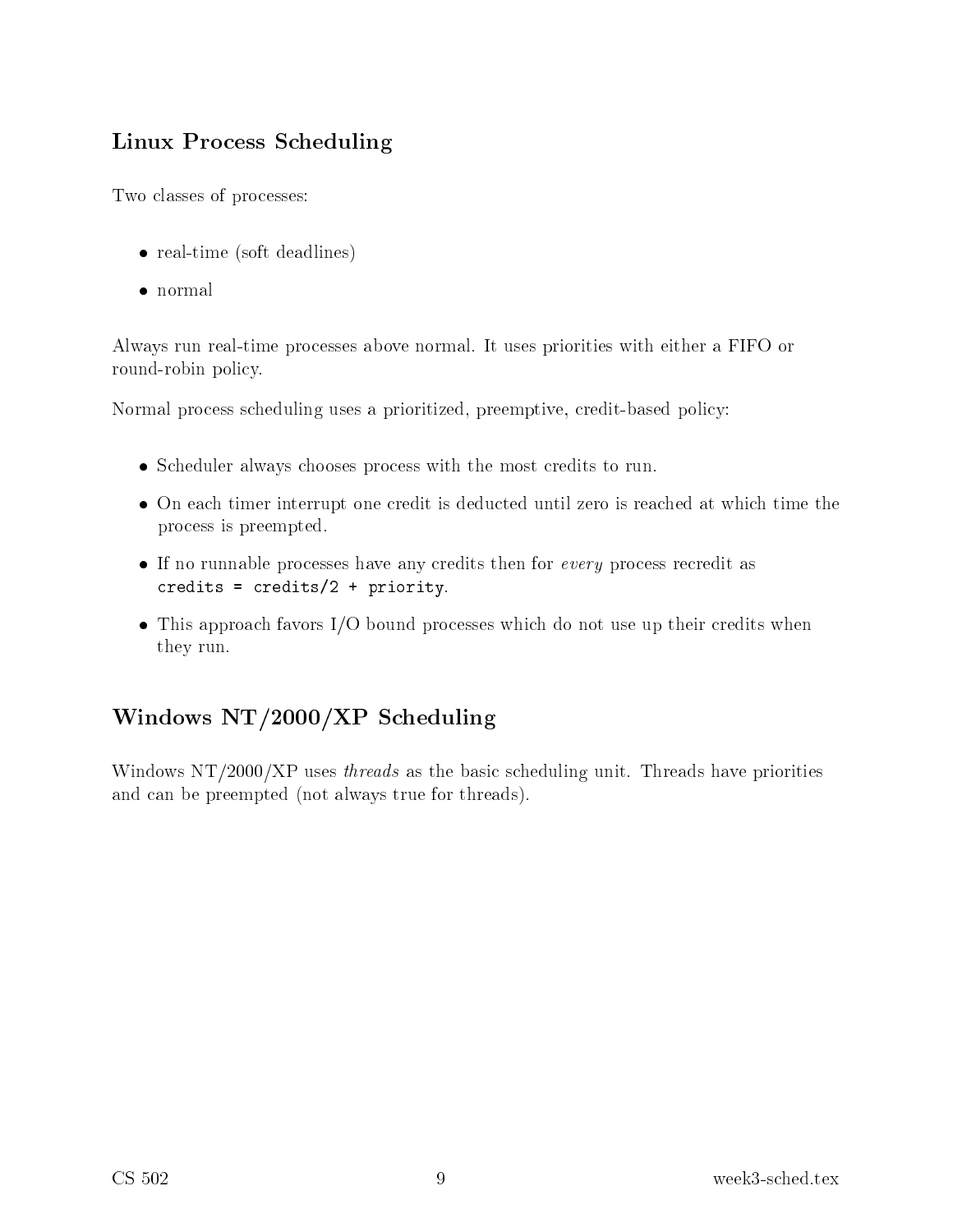### Evaluating Poli
ies

Mathematical Analysis involves a mathematical formulation of the policy and a derivation of its behavior.

Queueing networks model the system as a set of queues to servers (e.g. CPU,  $I/O$  devices, etc.).

- 1. each server has an average *service time*
- 2. processes move from one queue to another according to probabilities that describe the breakdown of time spent at ea
h server

The primary drawba
k of mathemati
al analysis is that the model is only an approximation to the a
tual system, and omplex systems are often impossible to solve.

Simulation involves tracking a large number of processes through a model and collecting statisti
s.

Process execution can be driven by probabilities (as in mathematical analysis) or by actual trace data.

Experimentation is the "best" method, because it measures the real system. Unfortunately, be
ause the system tested must be built, experimentation is usually expensive.